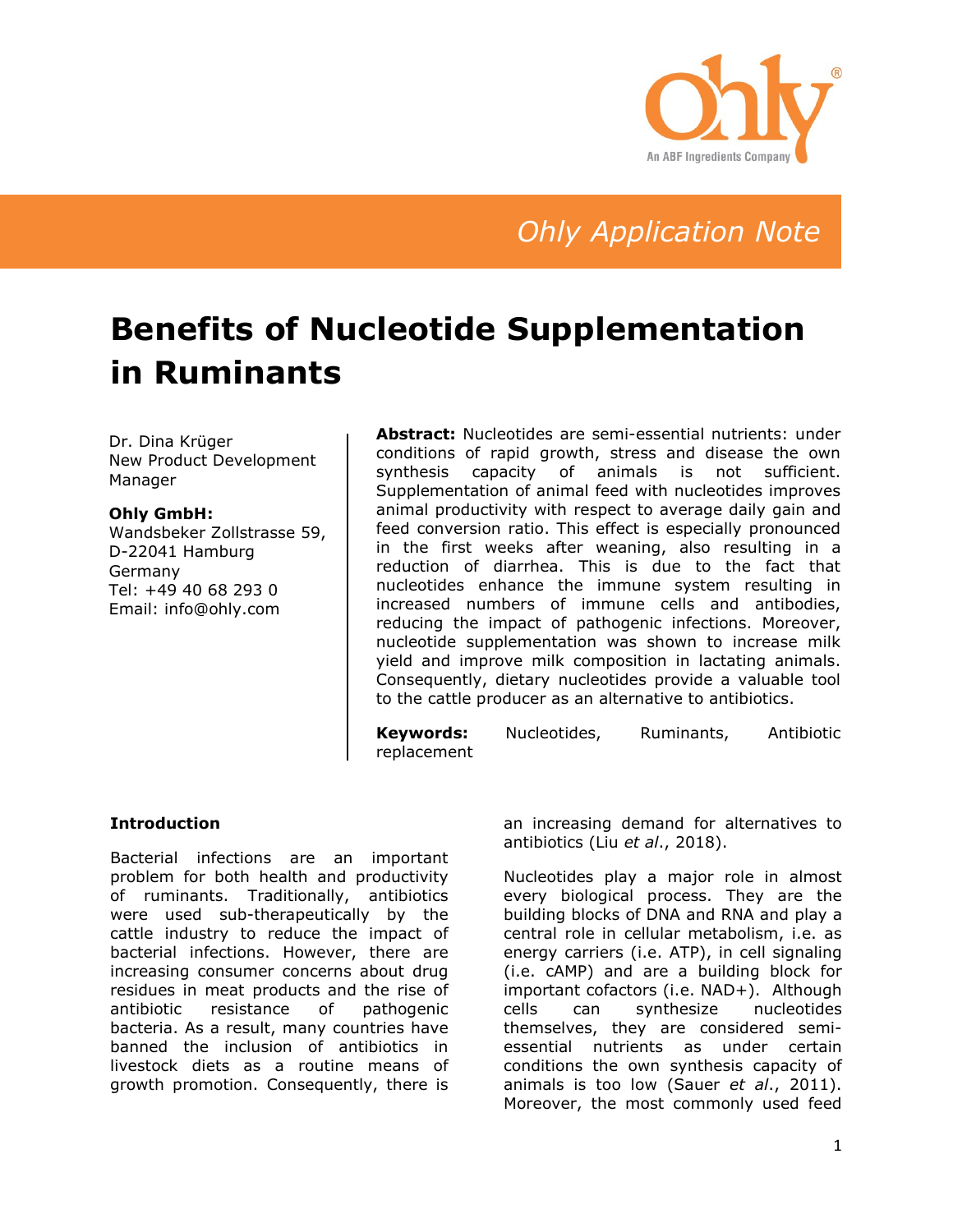ingredients contain relatively low amounts of nucleotides (Sauer *et al*., 2011).

After decades of studies, the health benefits of nucleotides have in the meantime been well established in humans (Grimble and Westwood, 2001), and they have therefore been added to human infant formulas for decades (Boza and Martinez-Augustin, 2002). An increasing body of evidence demonstrates similar benefits in livestock (Sauer *et al*., 2011; Kehoe *et al*., 2007).

#### **Immune modulation: improved general health indicators**

Maintaining a good immune status helps the animal protect itself against pathogens. Nucleotides have been shown to enhance the immune system after dietary supplementation (Boza and Martinez-Augustin, 2002). Also in ruminants, dietary supplementation with nucleotides has been shown to improve the general immune status. In sheep, dietary supplementation of nucleotides resulted in higher levels of white blood cells (Zomborszky-Kovács *et al*., 1998) and lower levels of cholesterol (Krol, 2011). Moreover, nucleotide supplementation reduced the incidence of respiratory problems in dairy calves during the weaning period (Bach et al, 2009).

## **Increasing rate of antibody formation after vaccination**

Vaccines are an important component of ruminant disease prevention and control. Supplementation of nucleotides upon vaccination against Clostridia has been shown to result in higher IgG levels in dairy cows (Rodriguez-Prado *et al*., 2017).

#### **Improved passive immunity transfer to calves**

Colostrum is known to provide passive immunity transfer from mothers to their newborns (Poulsen *et al.*, 2010).. However, due to higher availability and ease of administration calves are fed milk replacer instead of colostrum (Poulsen *et al.*, 2010). Calves fed a milk replacer supplemented with nucleotides had a better passive immunity transfer indicated by higher levels of antibodies than those who weren't (Krol, 2011).

## **Improved development of the gut intestinal system**

The gastrointestinal tract of weaning calves is still underdeveloped, resulting in a suboptimal nutrient digestibility. Supplementing with nucleotides resulted in longer intestinal villi which lead to an improved absorptive capacity of the intestine (Kehoe *et al*., 2008). Moreover, nucleotide supplementation results in higher total bacteria counts in the rumen fluid (Krol, 2011) and results in higher concentrations of beneficial lactic acid bacteria (Kehoe *et al*. (2008).

## **Preventing neonatal diarrhea**

Neonatal diarrhea causes more than half of calf mortality and is a large economic loss to the dairy industry. It is caused by pathogens that damage the gut system and could ultimately lead to death of the animal. Supplementation with nucleotides results in an improved intestinal morphology and subsequently decreased diarrhea in calves (Kehoe *et al*., 2008) and improved fecal score which is an indication of better digestive health (Krol, 2011).

## **Boosting animal performance**

Supplementation of animal diets with nucleotides has been demonstrated to improve growth performance of animals. The availability of nucleotides might be rate-limiting in rapidly dividing tissues, like in young calves. Exogenous added nucleotides do not only overcome this bottleneck, but also reduces the energy requirement of the animal, as de novo synthesis of nucleotides is an energy demanding process. This is especially important for animals during growth phases, reproduction and challenge periods (Bonato, 2017). Yeast nucleotides added to calf milk replacer lead to higher body weight as well as higher daily body weight gains, better feed uptake and